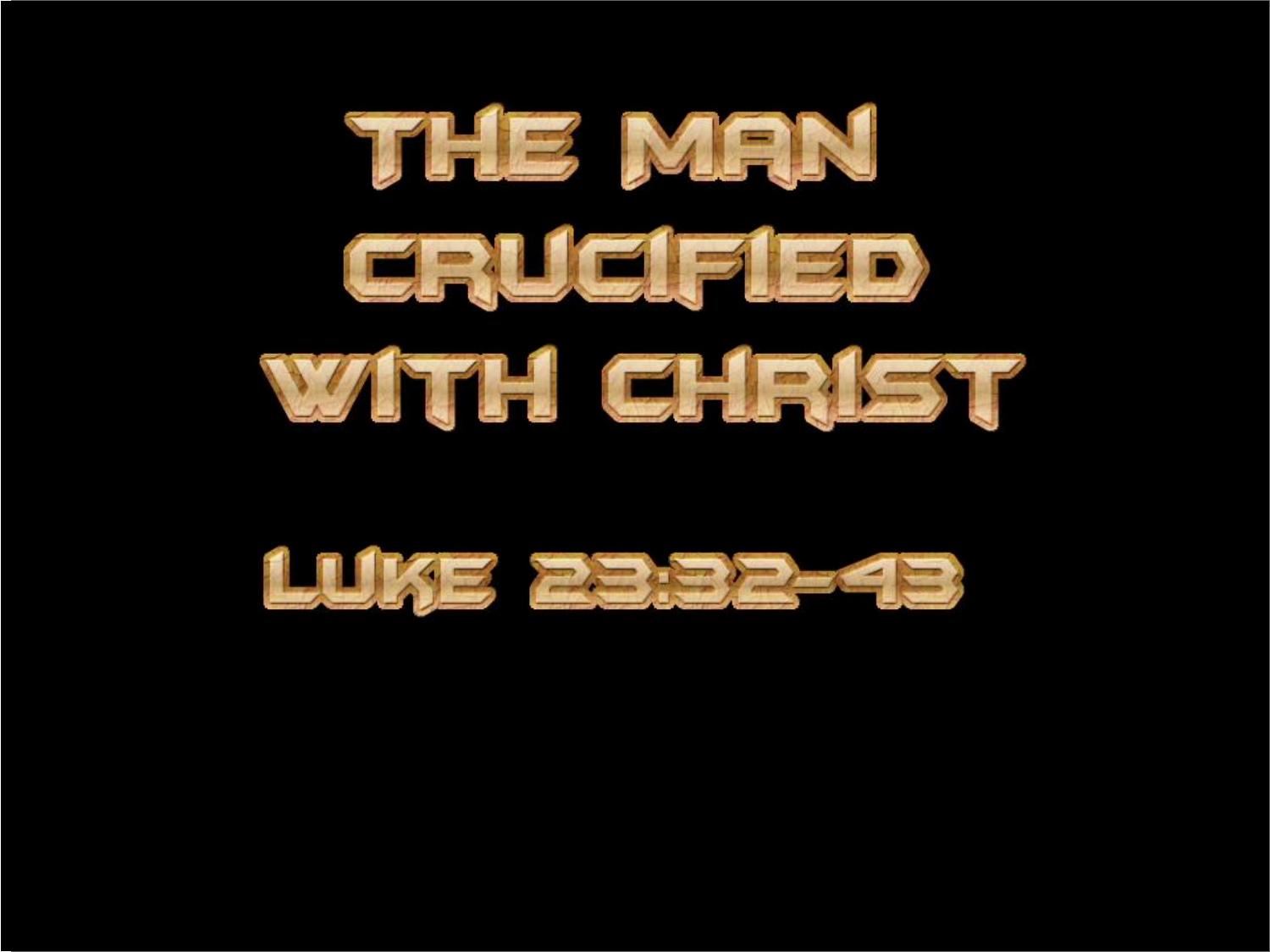### **Luke 23:32-43**

- **32 And there were also two other, malefactors, led with him to be put to death.**
- **33 And when they were come to the place, which is called Calvary, there they crucified him, and the malefactors, one on the right hand, and the other on the left.**
- **34 Then said Jesus, Father, forgive them; for they know not what they do. And they parted his raiment, and cast lots.**
- **35 And the people stood beholding. And the rulers also with them derided him, saying, He saved others; let him save himself, if he be Christ, the chosen of God.**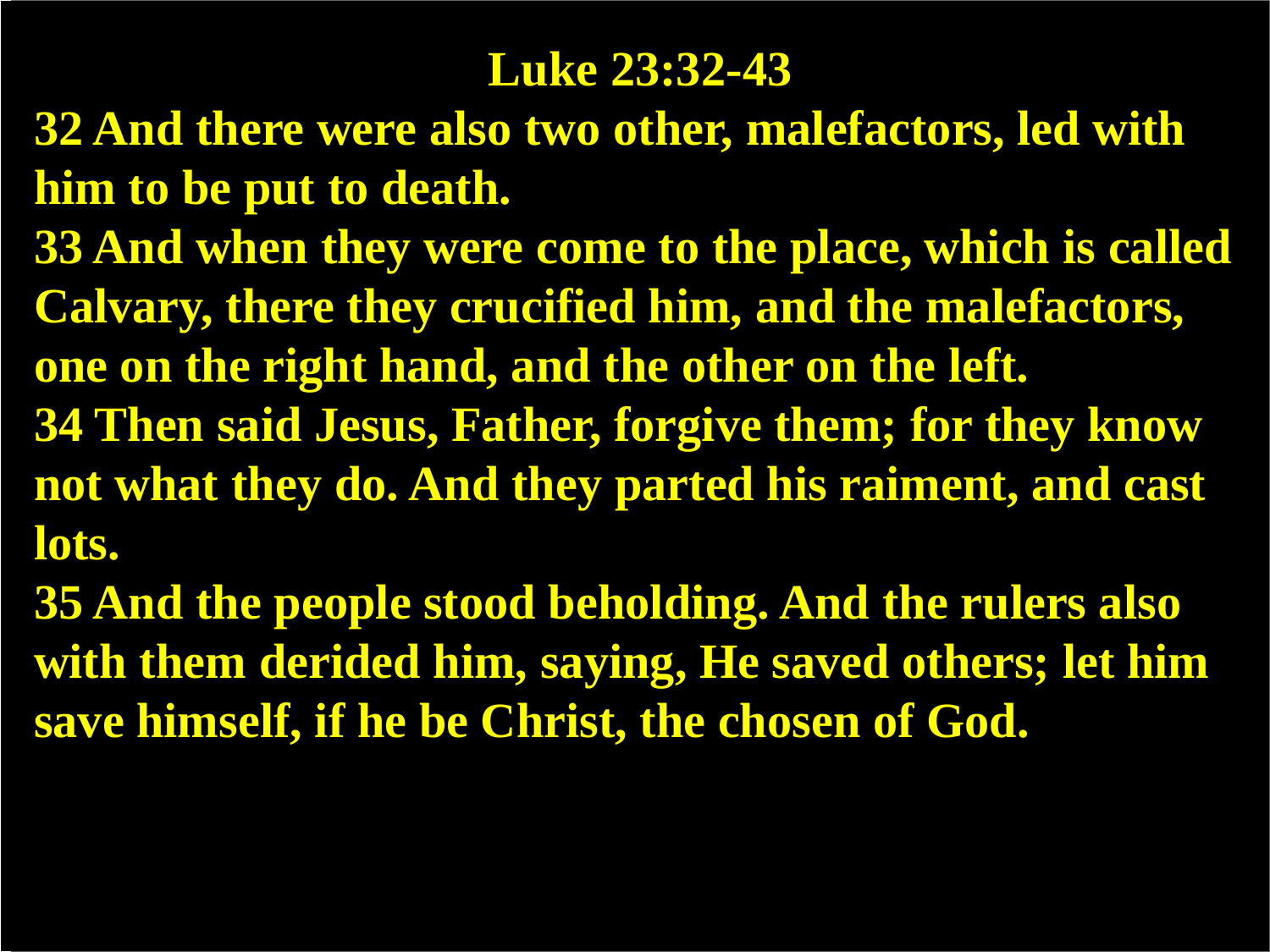### **Luke 23:32-43 - continued**

- **36 And the soldiers also mocked him, coming to him, and offering him vinegar,**
- **37 And saying, If thou be the king of the Jews, save thyself.**
- **38 And a superscription also was written over him in letters of Greek, and Latin, and Hebrew, THIS IS THE KING OF THE JEWS.**
- **39 And one of the malefactors which were hanged railed on him, saying, If thou be Christ, save thyself and us.=**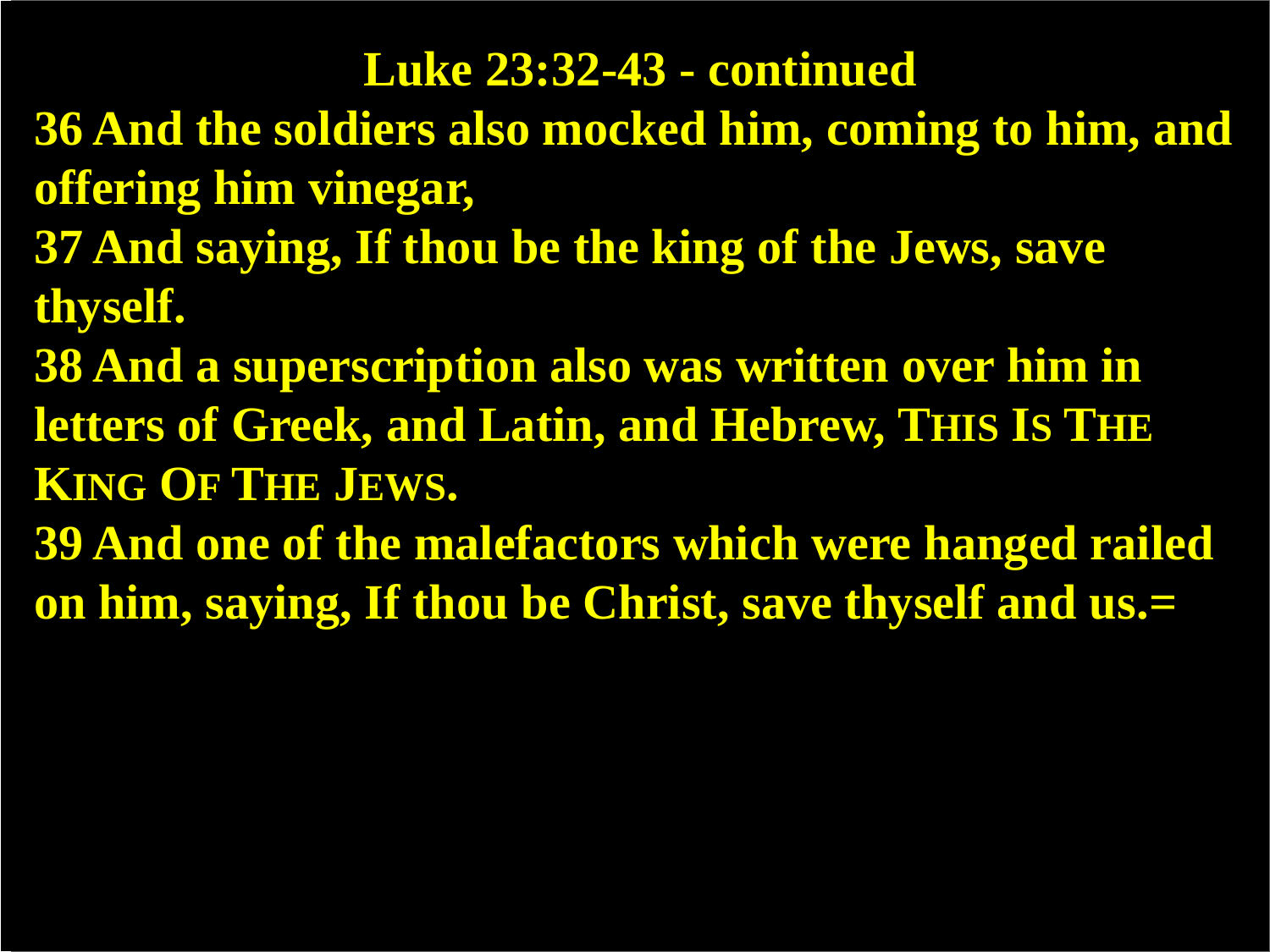#### **Luke 23:32-43 - continued**

**41 And we indeed justly; for we receive the due reward of our deeds: but this man hath done nothing amiss. 42 And he said unto Jesus, Lord, remember me when thou comest into thy kingdom. 43 And Jesus said unto him, Verily I say unto thee, Today shalt thou be with me in paradise.**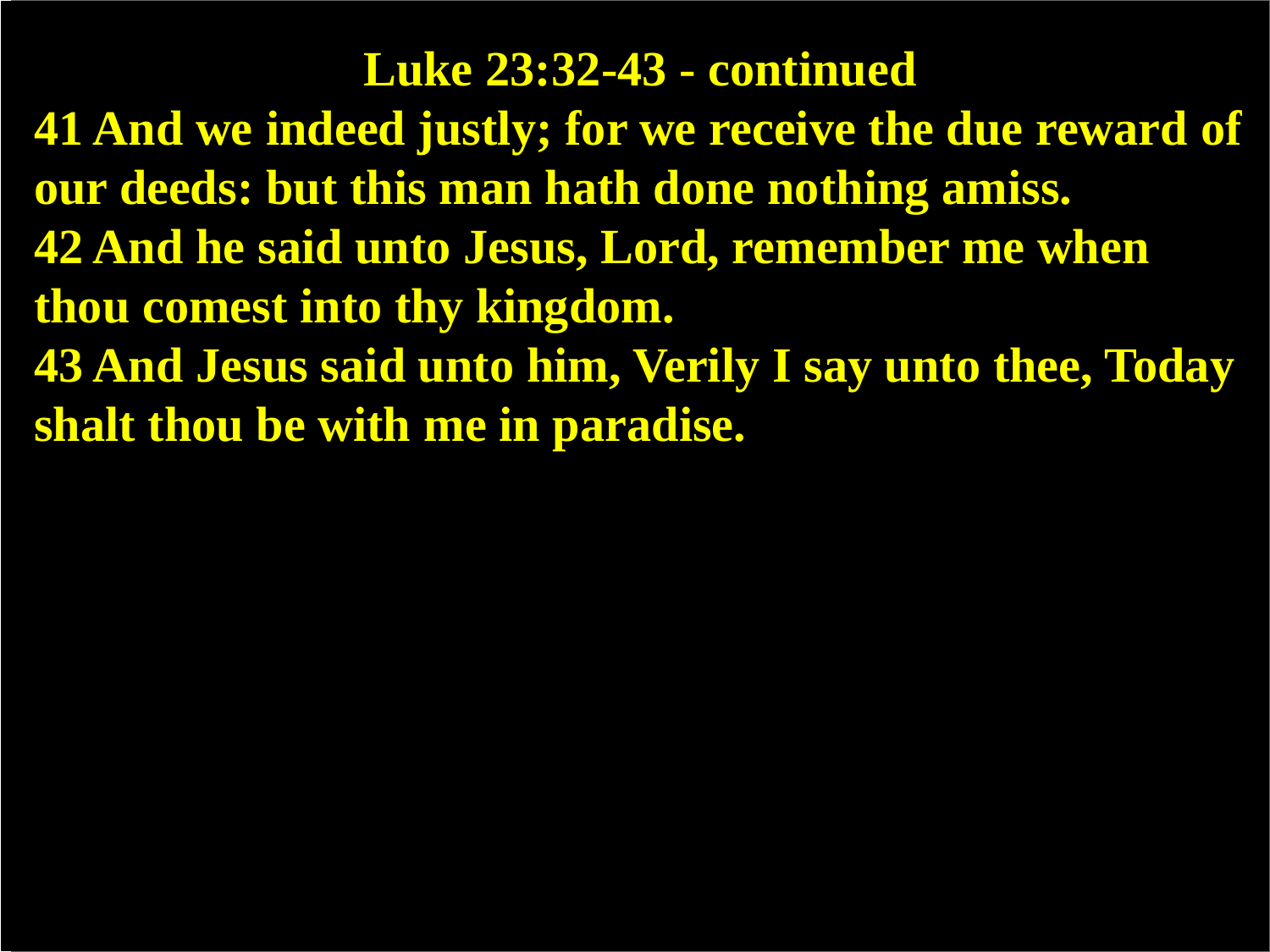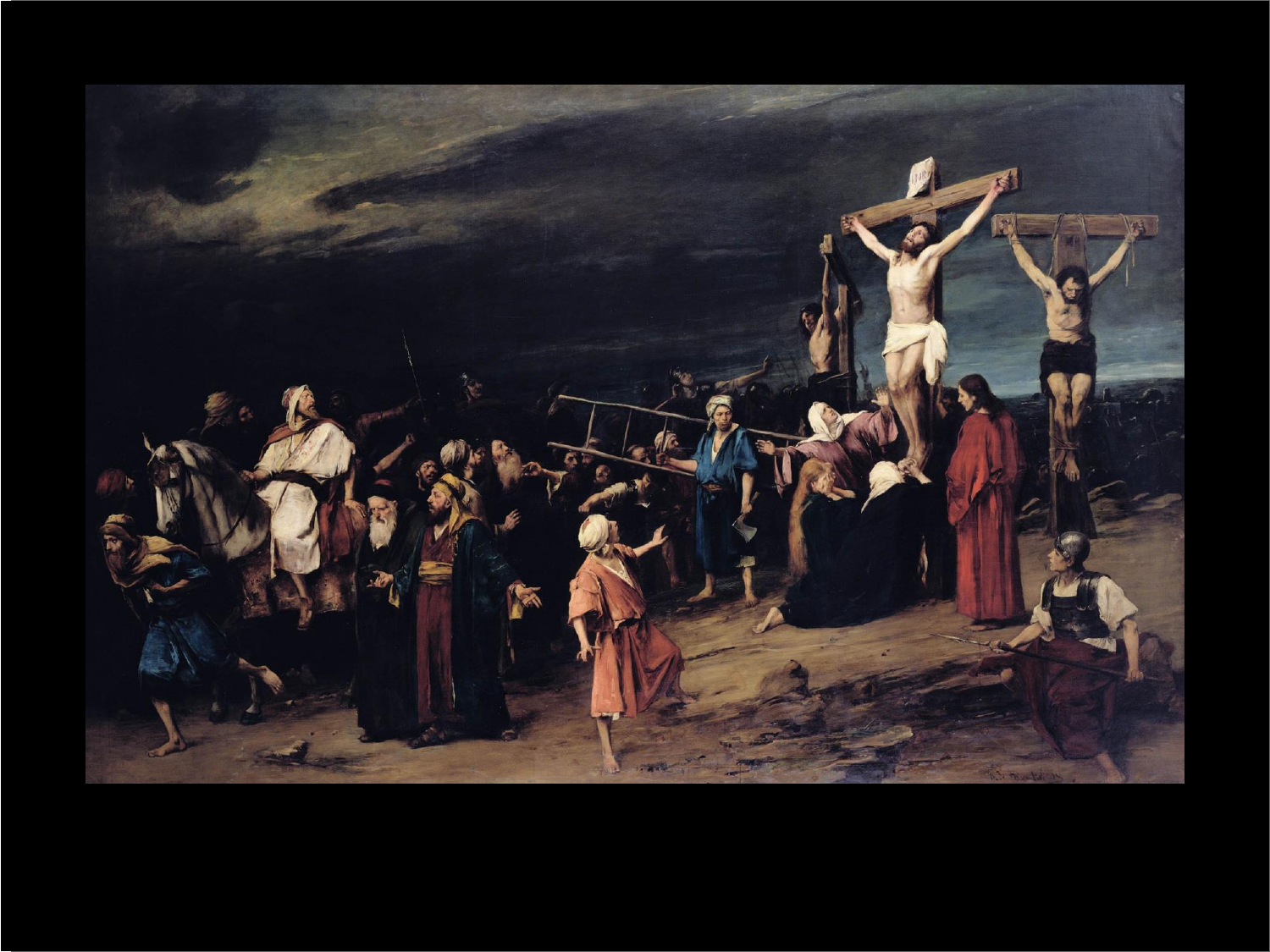# **I. He Was A Dying Man**

- **He owned… A. The legality of his sentence Proverbs 5:22 His own iniquities shall take the wicked himself, and he shall be holden with the cords of his sins.**
- **B. The load of his sin**
- **Isaiah 1:4**
- **Ah sinful nation, a people laden with iniquity, a seed of evildoers, children that are corrupters: they have forsaken the Lord, they have provoked the Holy One of Israel unto anger, they are gone away backward.**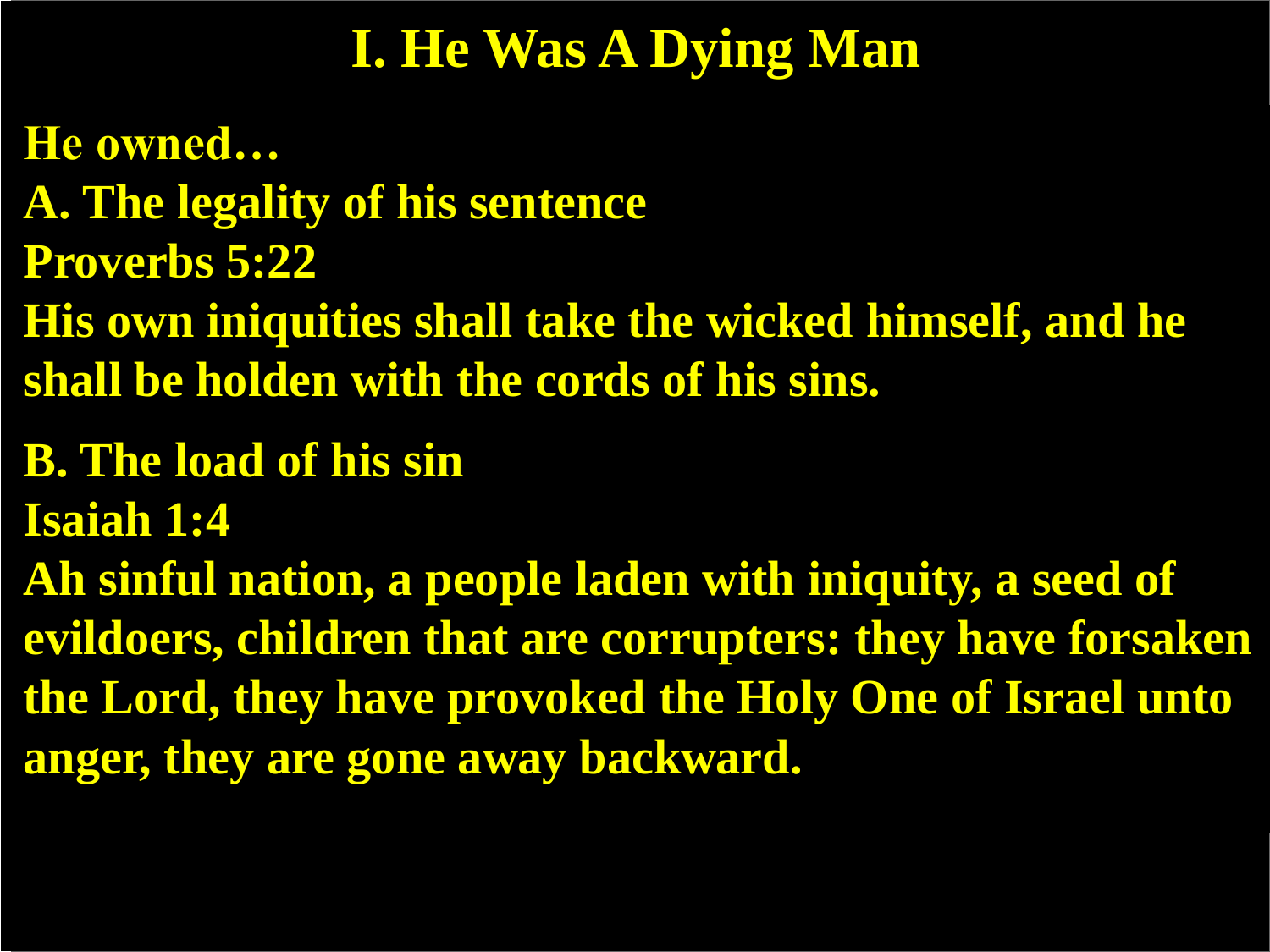## **II. He Was A Discerning Man**

- **He began to …**
- **A. Look at Jesus**
- **John 19:14**
- **And it was the preparation of the passover, and about the sixth hour: and he saith unto the Jews, Behold your King!**
- **B. Listen to Jesus**
- **Mark 4:23-25**
- **23 If any man have ears to hear, let him hear.**
- **24 And he said unto them, Take heed what ye hear: with what measure ye mete, it shall be measured to you: and unto you that hear shall more be given.**
- **25 For he that hath, to him shall be given: and he that hath not, from him shall be taken even that which he hath.**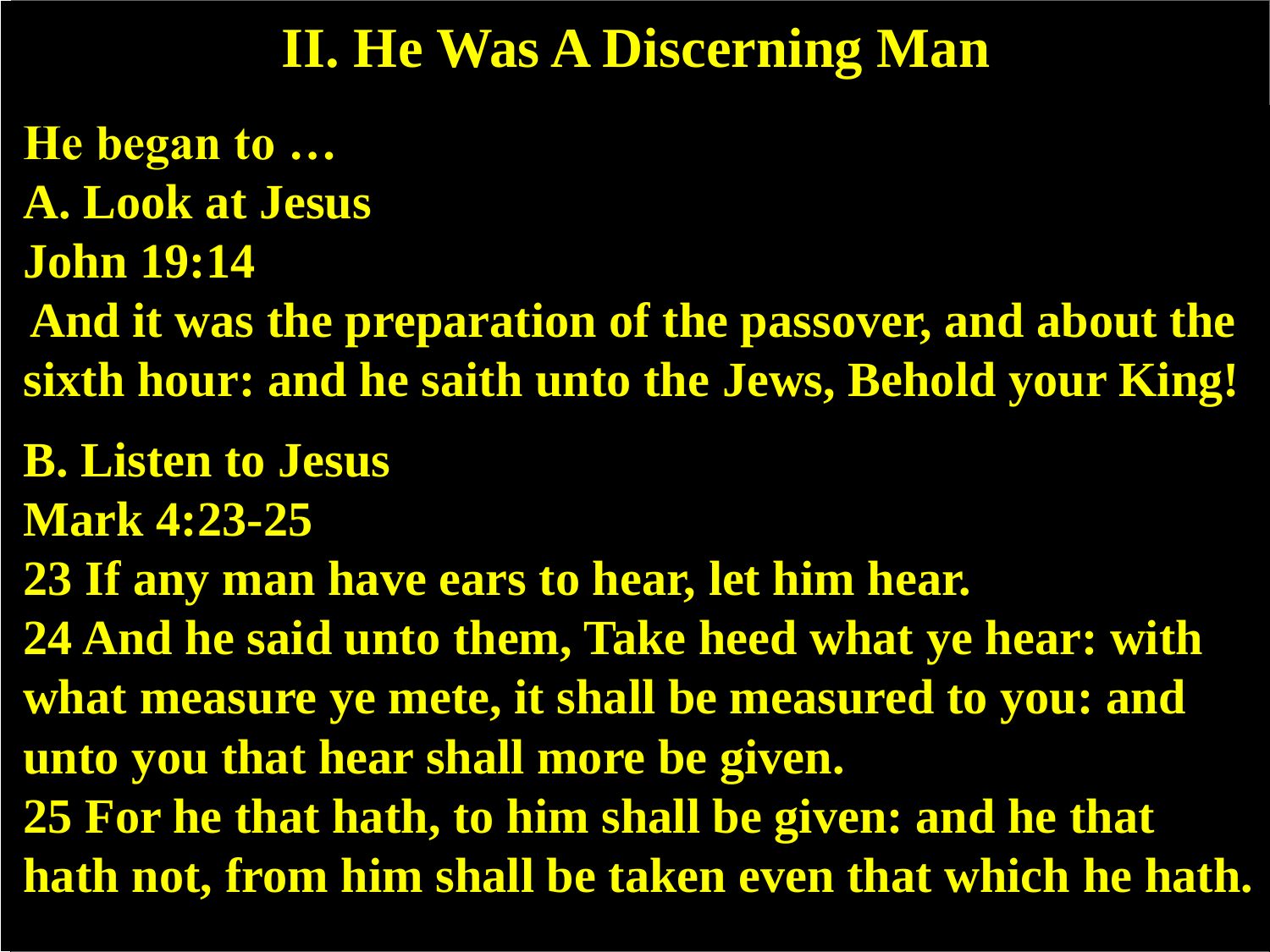## **III. He Was A Delivered Man**

**"Today shalt thou be with me in paradise."**

**A. From the guilt**

**Psalm 51:13-14**

**13 Then will I teach transgressors thy ways; and sinners shall be converted unto thee.**

**14 Deliver me from bloodguiltiness, O God, thou God of my salvation: and my tongue shall sing aloud of thy righteousness.**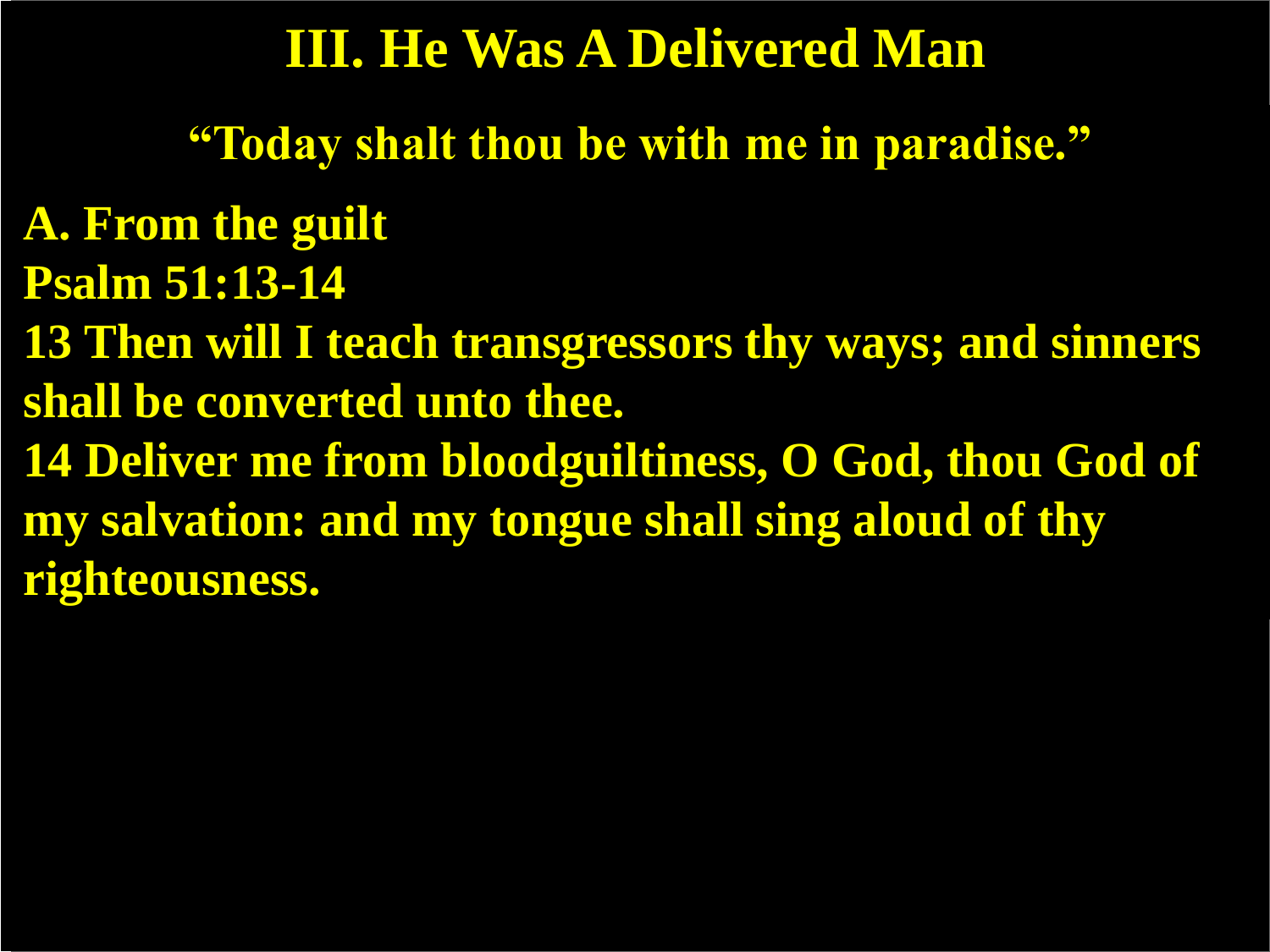## **III. He Was A Delivered Man**

**"Today shalt thou be with me in paradise."**

**B. From the world**

**Galatians 1:4**

**Who gave himself for our sins, that he might deliver us from this present evil world, according to the will of God and our Father:**

**C. From hell Psalm 86:13**

**For great is thy mercy toward me: and thou hast delivered my soul from the lowest hell.**